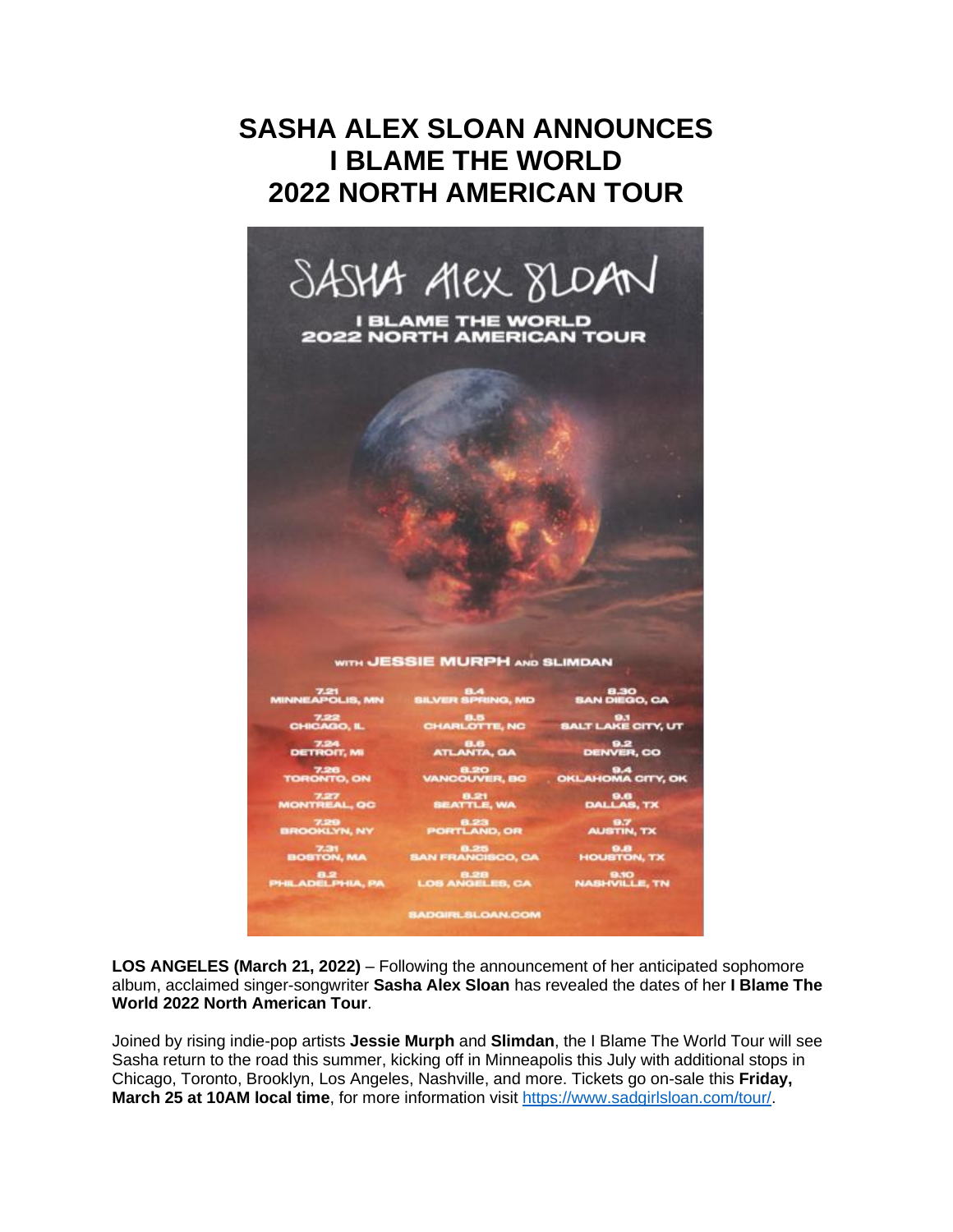*I Blame The World* serves as the follow-up project to Sasha's 2020 critically praised debut, *Only Child*. Described by Sasha as an "honest, non-hopeful" collection of work, *I Blame The World* finds Sasha embracing the weary apathy of the world around her and ushering in a bold new era of musicality. On Friday, Sasha gave fans the first taste of new music from the project with **["WTF,"](https://eur01.safelinks.protection.outlook.com/?url=https%3A%2F%2Fsadgirlsloan.lnk.to%2FWTF&data=04%7C01%7Cnoelle.janasiewicz.sme%40sonymusic.com%7C552b74f1deb746c88f9408da0b5beca4%7Cf0aff3b791a54aaeaf71c63e1dda2049%7C0%7C0%7C637834786697286669%7CUnknown%7CTWFpbGZsb3d8eyJWIjoiMC4wLjAwMDAiLCJQIjoiV2luMzIiLCJBTiI6Ik1haWwiLCJXVCI6Mn0%3D%7C3000&sdata=j8FNWQgFrEV3W0jZm9fUVxMz4ragyVuuyMJIR6HNVOI%3D&reserved=0)** the album's lead single. Paired with its equally cynical [music video,](https://eur01.safelinks.protection.outlook.com/?url=https%3A%2F%2Fsadgirlsloan.lnk.to%2FWTF%2Fyoutube&data=04%7C01%7Cnoelle.janasiewicz.sme%40sonymusic.com%7C552b74f1deb746c88f9408da0b5beca4%7Cf0aff3b791a54aaeaf71c63e1dda2049%7C0%7C0%7C637834786697286669%7CUnknown%7CTWFpbGZsb3d8eyJWIjoiMC4wLjAwMDAiLCJQIjoiV2luMzIiLCJBTiI6Ik1haWwiLCJXVCI6Mn0%3D%7C3000&sdata=6ObGfwYwuKcl6dZVovPD85F73QgNJYi0DqgMYLkF200%3D&reserved=0) the single is a melodically nihilistic, indie rock-driven record, examining the sometimes seemingly futile task of finding life's bigger purpose.

## *I Blame The World* **is** set for release on **Friday, May 13** via **RCA Records**, pre-save the release [here.](https://eur01.safelinks.protection.outlook.com/?url=https%3A%2F%2Fsadgirlsloan.lnk.to%2FIBTW&data=04%7C01%7Cnoelle.janasiewicz.sme%40sonymusic.com%7C552b74f1deb746c88f9408da0b5beca4%7Cf0aff3b791a54aaeaf71c63e1dda2049%7C0%7C0%7C637834786697286669%7CUnknown%7CTWFpbGZsb3d8eyJWIjoiMC4wLjAwMDAiLCJQIjoiV2luMzIiLCJBTiI6Ik1haWwiLCJXVCI6Mn0%3D%7C3000&sdata=vhijRy6T2NImJxiVQG2x4PmGwSST5IuCJJGz2g2yh%2Fo%3D&reserved=0)

## **I Blame The World 2022 North American Tour Dates**

- Jul 21 Minneapolis, MN @ First Avenue
- Jul 22 Chicago, IL @ House of Blues
- Jul 24 Detroit, MI @ Majestic Theatre
- Jul 26 Toronto, ON @ Danforth Music Hall
- Jul 27 Montreal, QC @ Corona Theatre
- Jul 29 Brooklyn, NY @ Brooklyn Steel
- Jul 31 Boston, MA @ House of Blues
- Aug 2 Philadelphia, PA @ Theatre of Living Arts
- Aug 4 Silver Spring, MD @ Fillmore Silver Spring
- Aug 5 Charlotte, NC @ The Underground
- Aug 6 Atlanta, GA @ Variety Playhouse
- Aug 20 Vancouver, BC @ Commodore Ballroom
- Aug 21 Seattle, WA @ The Showbox
- Aug 23 Portland, OR @ Crystal Ballroom
- Aug 25 San Francisco, CA @ The Fillmore
- Aug 28 Los Angeles, CA @ The Wiltern
- Aug 30 San Diego, CA @ The Observatory North Park
- Sept1 Salt Lake City, UT @ The Depot
- Sept 2 Denver, CO @ Gothic Theatre
- Sept 4 Oklahoma City, OK @ Tower Theatre
- Sept 6 Dallas, TX @ House of Blues
- Sept 7 Austin, TX @ Scoot Inn
- Sept 8 Houston, TX @ House of Blues
- Sept 10 Nashville, TN @ Marathon Music Works

## **About Sasha Alex Sloan**

After emerging in 2017 and appearing on a handful of high-profile collaborations, Sasha Alex Sloan had garnered over 2 billion streams worldwide before even releasing a debut album. Sasha has established herself as a true wordsmith, crafting emotionally rich, left-of-center releases filled with potent melodies and poignant lyrics. Praised by *The New York Times, Billboard, SPIN, Rolling Stone, PAPER*, *UPROXX*, and more, Sasha gained attention through the release of hit singles including "Lie," "Normal," "Older," and "Dancing With Your Ghost," leading to sold-out headlining tours in North America and Europe.